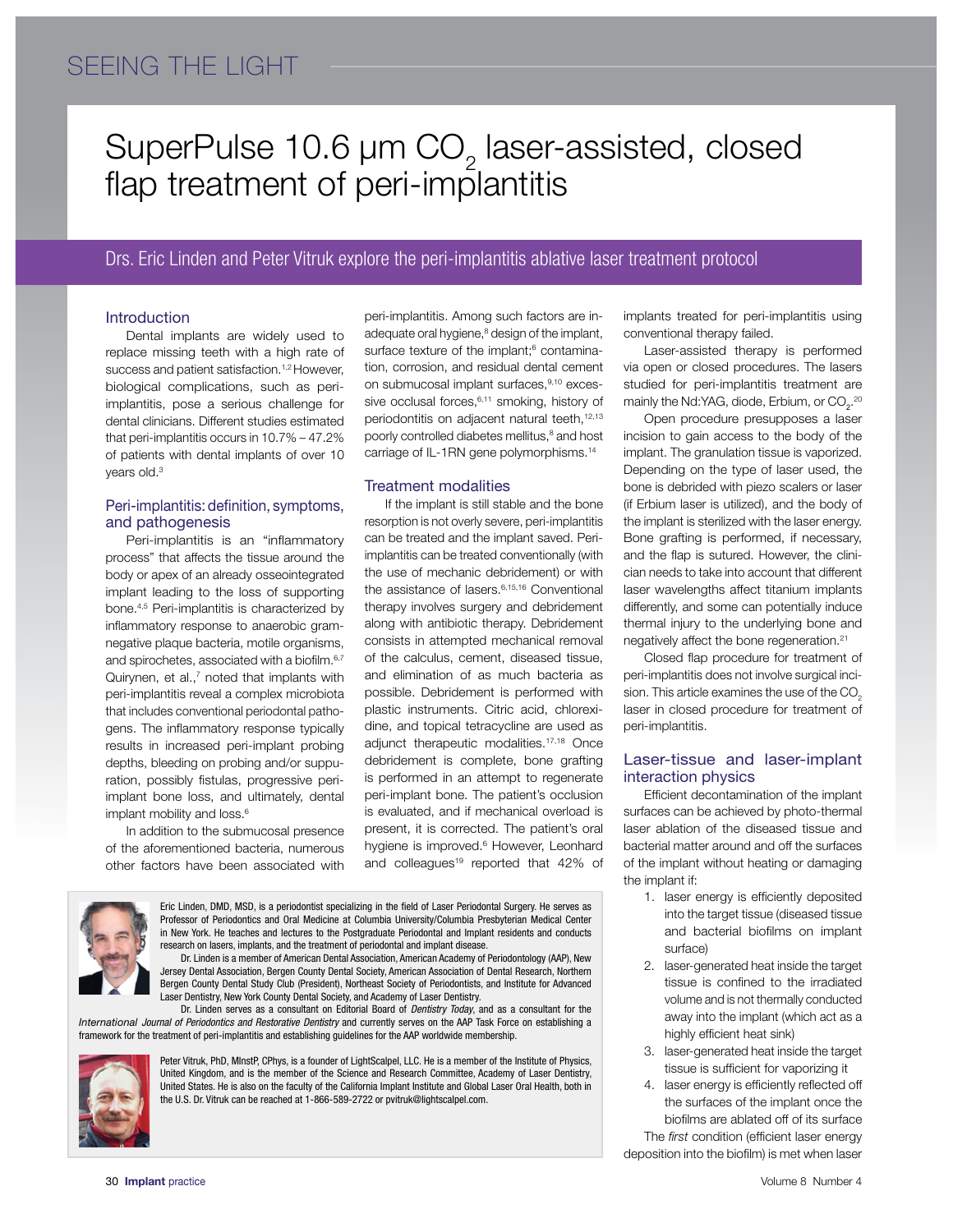

Figure 1: Absorption depth, Thermal Relaxation Time, and ablation threshold fluence spectrum for 85% water-rich soft tissue with 10% blood content<sup>24</sup>



Figure 2: Titanium surface absorption spectrum derived from titanium surface reflectivity at normal angle of incidence<sup>30</sup>

wavelength's absorption depth<sup>22-24</sup> is less or comparable to the target tissue thickness, which is clearly the case for 10.6µm  $\mathrm{CO}_2^{\phantom{\dag}}$  laser wavelength even for the bacterial biofilms in 5-15 $\mu$ m range,<sup>25</sup> as illustrated in Figure 1.

The *second* condition (of thermal confinement of laser energy within the irradiated tissue) is met when the laser pulse duration is shorter than Thermal Relaxation Time  $(TRT)^{23\cdot 26}$  also presented in Figure 1. TRT defines the rate of how fast the irradiated tissue diffuses the heat away. TRT is defined through the thermal diffusion time: **TRT =**  $A^2/K$ ,  $23-26$  where **A** is the Absorption Depth discussed above. The physics behind the thermal diffusivity process is similar to diffusion and Brownian motion first described by Einstein in 1905.<sup>24,27</sup> Coefficient  $K$  is the tissue's thermal diffusivity; K = **λ** /(**ϱ** C) ≈ 0.155 (+/-0.007) mm2 /sec (derived from heat conductivity  $\lambda \approx 6.2$ -6.8 mW/cm °C; specific heat capacity  $C \approx 4.2$  J/g °C; and density  $Q$  ≈ 1 g/cm<sup>3</sup> for liquid water for temperatures in 37°-100°C range).<sup>28</sup> The most efficient heating of the irradiated tissue takes place when laser pulse energy is high, and its duration is much shorter than TRT. The most efficient cooling of the tissue adjacent to the ablated zone takes place if time duration between laser pulses is much greater than TRT. Such laser-pulsing methodology, called SuperPulse, minimizes the depth of coagulation and is a must-have feature of any state-of-the-art soft tissue surgical CO<sub>2</sub> laser. For 10 µm thick 80%-90% water-rich biofilm at 10.6  $\mu$ m wavelength, the TRT is approximately 700 µsec. For thicker soft tissue (like epithelium) the TRT is approximately 1.5 msec. The SuperPulse CO<sub>2</sub> lasers with pulses under 800 µsec (Luxar LX-20SP25 and

LightScalpel LS-100529) efficiently confine the heat generated by the laser during the pulse within the targeted tissue.

The *third* condition (of efficient vaporization [or ablation] of the irradiated target tissue) is met when laser fluence during the SuperPulse pulse exceeds laser ablation threshold  $E_{th}^{\,\,\,\,\,\,23,24}$  also presented in Figure 1. The more efficiently the laser energy is absorbed (Erbium and  $CO<sub>2</sub>$  lasers), the lower the ablation threshold is. The less efficiently the laser energy is absorbed (diode and Nd:YAG lasers), the higher the ablation threshold is. During each SuperPulse pulse, the ablation depth  $δ$  is given by the formula  $\delta$  = A ( $E - E_{th}$ ) /  $E_{th}$  for the steady-state ablation conditions,  $23,24$  where **A** is the absorption depth and  $E_{\mu}$  is the ablation threshold fluence, and *E* is the fluence during the SuperPulse pulse. The ablation threshold at the 10.6  $\mu$ m CO<sub>2</sub> laser's wavelength for a biofilm with an assumed 75%-95% water content equals approximately  $\bm{E}_{\bm{\mathit{th}}}$  = 3 J/cm $^2$ .

The *fourth* condition is easily met for Ti implants,<sup>25</sup> as illustrated in Figure 2, for any angles of incident of the laser beam in view of high reflectivity (>90%) of 10.6 $\mu$ m CO<sub>2</sub> laser wavelength from titanium.<sup>30</sup> This property makes the CO<sub>2</sub> laser the safest wavelength for peri-implantitis treatment. Diode, Nd:YAG and Erbium laser wavelengths produce 3-4 times greater rate of the implant heating for comparable dose of laser energy used in the treatment.

### CO $_{\tiny 2}$  laser treatment settings

A review of  $\mathrm{CO}_2^+$  laser peri-implantitis treatment<sup>31</sup> reports an open flap protocol with average laser power in 2-4 watt range, resulting in good healing with new bone formation. Such protocol<sup>31</sup> does not

specify the laser spot size and whether or not the SuperPulse was used. A closed flap sulcular debridement protocol<sup>32</sup> with low divergence tip with 0.73 watt average power was proven inefficient with respect to bacterial reduction; only a single sideway pass was administered. Given inefficient bacterial reduction in one treatment.<sup>32</sup> multiple treatments with weekly intervals are recommended.33 A single treatment closed flap sulcular debridement protocol $34$  with low beam divergence,<sup>32</sup> and LightScalpel high beam divergence (14º — see below) perio tip utilizes the high power SuperPulse settings of 4 watts and uses multiple sideway passes of the perio tip within the sulcus: A high degree of bacterial reduction is observed with highpowered optical microscopy.

The laser used in the peri-implantitis treatment reported in this article was a CO<sub>2</sub> laser (10.6 µm ) LX-20SP set to SuperPulse mode at 2 watts (13.3mJ pulses with >50 watt peak power at 150Hz). The laser was operated in Repeat Pulse 10msec mode at 20 Hz averaging 0.4 watt (LightScalpel LS-1005/LS-2010 laser equivalent mode is SuperPulse 2 watt Repeat Pulse F1-2). Such relatively low average power (compared to open<sup>31</sup> and closed<sup>32</sup> flap protocols) still results in high laser fluence out of the tip and high clinical efficacy of the single treatment protocol due to small spot size and high beam divergence laser tip, and multiple sideways and up-and-down passes of the tip within the sulcus during treatment.<sup>32</sup>

#### Perio tip and  $CO<sub>2</sub>$  laser treatment geometry

Laser handpiece LightScalpel PN LS9002-02 was fitted with a 0.25 mm spot size diameter hollow waveguide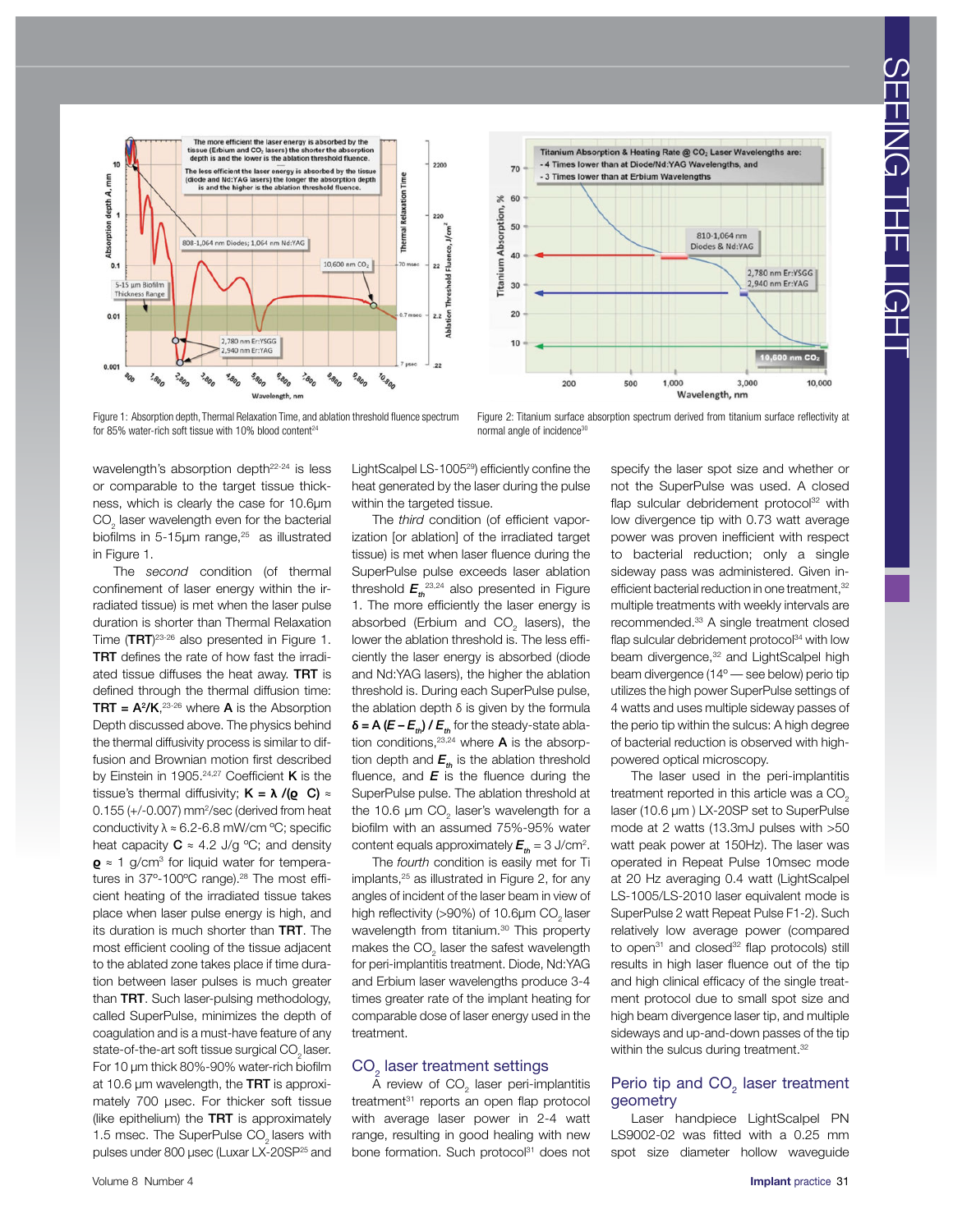# SEEING THE LIGHT



Figures 3A-3C: Superficial laser ablation and coagulation of the soft tissue (porcine) as perio tip moves at several mm/sec. 3A. Perio tip oriented is normal (within a few degrees) to the surface of the tissue. 3B. Perio tip oriented parallel (within a few degrees) to the surface of the tissue surface. 3C. Multiple sideway passes spaced by 0.5-1 mm



Figures 4A-4C: Simulated laser sulcular debridement utilizing titanium implant embedded in the porcine soft tissue. 4A. Perio tip distal end is inserted between the implant and the soft tissue. 4B. Superficial laser ablation and coagulation of the soft tissue wall. 4C. Simulated ablation of the epithelial crest

ceramic  $\mathsf{Al}_2\mathsf{O}_3$  perio tip (distal OD=0.5mm, ID=0.3mm, working length 10mm) Light-Scalpel PN LS9005-05. The fluence level at the tip's distal aperture exceeds 26 J/cm<sup>2</sup> during each individual SuperPulse, which is sufficient for efficient ablation of the soft tissue<sup>24</sup> and bacterial biofilms.<sup>25</sup> The laser beam out of the perio tip diverges at approximately 14º, which is important for delivering laser energy to the walls of the sulcus and the implant during the closed peri-implantitis treatment procedure. Laser tissue interaction for different tip orientations (normal and parallel to the tissue) is illustrated in Figure 3. Both orientations produce efficient ablation and coagulation of the soft tissue.

Simulated sulcular debridement is shown in Figure 4. For epithelial crest ablation, the perio tip is oriented normal to the surface of the soft tissue as illustrated in Figures 3A and 4C. For sulcular and peri-implant pocket debridement applications, the perio tip is oriented parallel to the walls of the pocket, as indicated in Figures 3B and 3C and Figures 4A and 4B. Constant airflow through the hollow core of the tip pushes the sulcular debris and fluids (blood, saliva, and irrigation) out of the way of the laser beam; airflow also prevents the clogging of the hollow tip. Laser energy from the tip, directed at the surface of the tissue at the shallow angles of a few degrees, ablates/coagulates the surface of the soft tissue. When moved sideways, laser energy ablates/coagulates a strip of approximately 0.5 mm-1 mm width (see Figure 3B). Multiple passes of the tip produce multi-mm wide strip of superficial ablation and coagulation (see Figures 3C and 4B). During intra-pocket lasing, laser energy is also partially directed at the surface of the implant, which results in ablation of the biofilms off the surface of the implant, and its bacterial decontamination provided<sup>25</sup> SuperPulse fluence exceeds approximately 3 J/cm2 . Laser energy is also reaching the infected, granulated tissue at the bottom of the sulcular pocket.



Figure 5: Pre-op X-rays showing the presence of peri-implantitis with bone loss

#### Protocol and case study

Closed  $\mathrm{CO}_2$  laser treatment is recommended for early- to medium-stage periimplantitis and mucositis when bone loss around the cervical portion of the implant is involved. In the closed procedure, the CO<sub>2</sub> laser energy is applied outside and inside the peri-implant pocket without making incisions, raising flaps, or bone grafts (laser de-epithelialization). Due to its bactericidal effects and the low absorption of the 10.6 µm wavelength by titanium implants, the  $CO<sub>2</sub>$  laser is capable of killing bacteria on the surface of the implant<sup>25</sup> without damaging the implant or, potentially, the peri-implant bone.<sup>6, 35-37</sup> If peri-implantitis is more severe and affects the tissue around the apical aspect of the implant, then the open-flap surgical laserassisted treatment technique would be recommended that involves incisions, flaps, and bone grafts.<sup>6</sup>

The peri-implantitis treatment protocol used for the case described in this article includes the following steps:

- closed procedure under local anesthesia
- bone sounding to determine accurate bone topography
- modified fiberotomy/closed elevation to the osseous crest
- $\bullet$   $CO<sub>2</sub>$  laser is used on the SuperPulse setting with specially designed perio tip
- laser treatment of the entire circumference of the implant



Figure 6: Preoperative bone sounding (under local anesthesia) was needed to determine the bone topography

- piezo scaler
- re-introduction of laser into the pocket — initiation of bleeding and hemostasis
- occlusal adjustment
- oral antibiotics for 7 days following the treatment
- adapted oral hygiene regiment
- dietary restrictions for 4-5 days following the treatment

#### **Patient**

A 50-year-old female, nonsmoker, with noncontributory medical history came in for a routine checkup. Clinical examination revealed increased pocket depths around two maxillary implants and bleeding upon probing. The pocket depths ranged between 5 mm-8 mm facially and 4 mm-9 mm lingually. Preoperative X-ray showed circumferential bone defects around both implants (Figure 5). Diagnosis of peri-implantitis was made with the bone loss to the 3-5 threads of the implants. The possible causes include bacterial invasion of the titanium surface, occlusal trauma, and anatomical placement issues relative to the crest of bone, obstructing access for maintaining oral hygiene.

The procedure involved the following steps:

Anesthesia: The patient received local anesthesia (2 carpules of 2% xylocaine with 1:100 epinephrine).

Bone sounding: Once anesthesia took effect, bone sounding was performed in order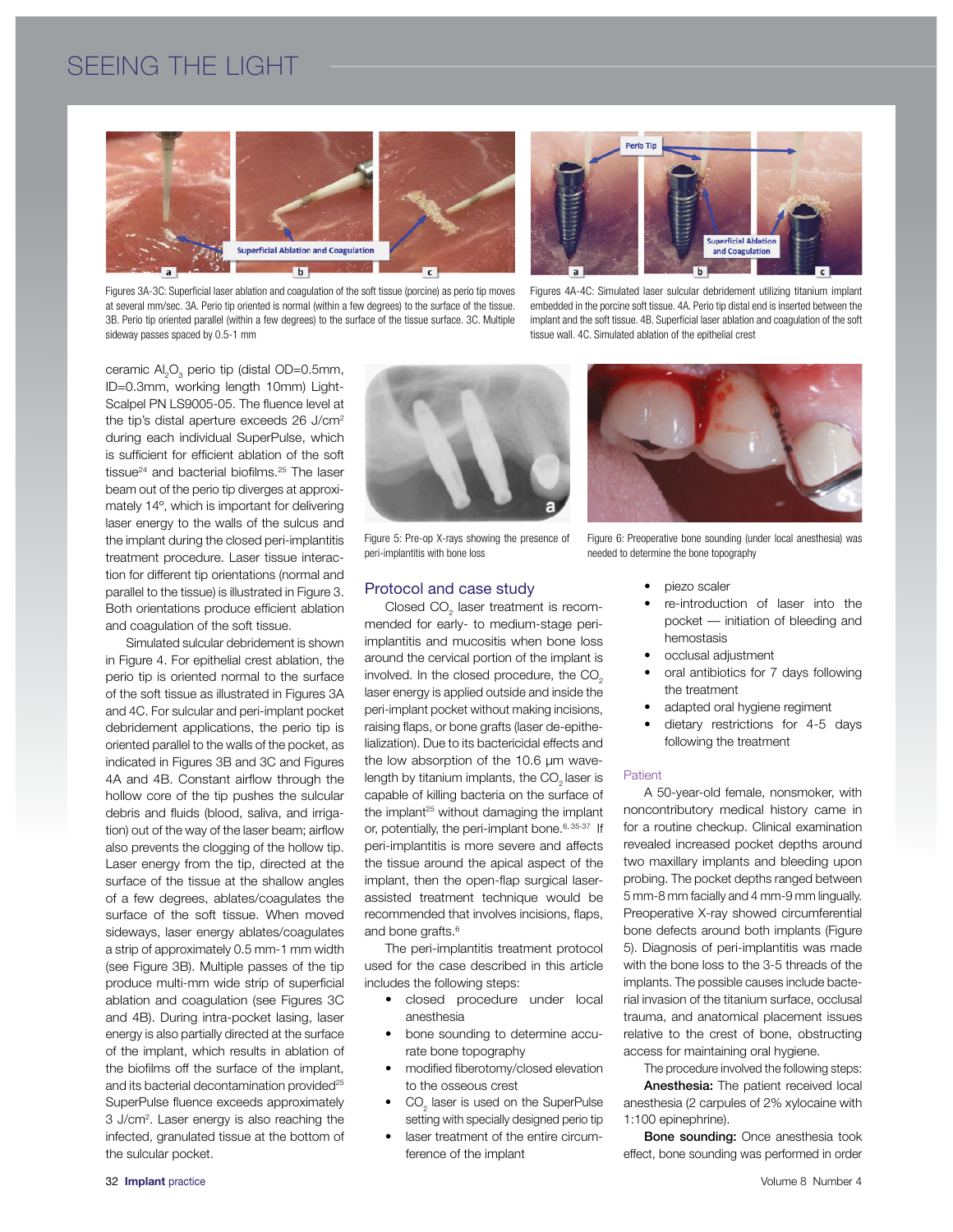

Figure 7A: Preoperative occlusal view







to precisely determine the bone topography (Figure 6). This step is crucial with the closed technique. The data obtained guides the clinician as to how far the laser tip needs to go into the pocket. The clinician will then move the laser tip staying 1 mm-2 mm away from the bone. Fiberotomy: After bone sounding was complete, the modified fiberotomy procedure was performed (Figure 8). A small elevator was used to sever gingival fibers around the affected implants in order to open up the coronal aspect of the crest of gingival tissue (2 mm-4 mm deep). This step is important as it helps to introduce the laser tip into the pocket, ensuring the most efficient delivery of the laser energy to the target tissue.



Figure 9B: The bubble is the result of the stream of air that is forced through the laser perio tip

Laser procedure: First, the crest epithelium was removed (SuperPulse laser settings) outside the peri-implant pockets in order to vaporize bacteria and to delay the down growth of epithelium into the pocket. Then the laser perio tip was introduced into the peri-implant pocket. The tip was backed off to maintain 1 mm-2 mm "safety margin" from the depth of the pocket. The tip was slowly moved sideways circumferentially the full width of the pocket (Figure 9A). Then the tip was brought up 1 mm, and another circumferential stroke was made, 1 mm up — and another circumferential stroke — until the top of the pocket was reached. The hand speed is crucial for this procedure: It should be slower — approximately 1 mm/sec for thicker epithelium — and slightly faster for thinner epithelium — approximately 2-3 mm/sec.

Implant cleaning with piezo scaler: After pocket de-epithelialization and ablation of implant biofilm were competed, the implant was cleaned with the ultrasonic piezo scaler with irrigation. The goal of this step



Figure 7B: Preoperative palatal view Figure 8: Modified fiberotomy. Pre-laser treatment in order to provide better access for the CO<sub>2</sub> laser tip and ensure precise and efficient delivery of the laser energy

was to remove the residual tissue, calculus, and cement from the implants and pockets.

Hemostasis: The laser was then reintroduced into the peri-implant pockets with the coagulation settings. Laser energy was used to coagulate the blood and cause formation of a clot that would slow down epithelial migration inside the pocket. The laser coagulation technique is similar to the de-epithelialization one described above, when the laser tip was moved circumferentially with approximately 1 mm/sec hand speed for strongly bleeding blood vessels (to cause 0.3 mm deep coagulation) and approximately 2-3 mm/sec for blood vessels that were bleeding less profusely.

Occlusal adjustment: Minor occlusal adjustment was performed.

Postoperative instructions: After the laser treatment, the patient was prescribed oral antibiotic, doxycycline, 100 mg twice a day for 7 days. For pain management as well as for the anti-inflammatory effect on wound healing, the patient was prescribed ibuprofen, 800 mg 3 times a day for 2 days.

The patient was instructed to avoid chewing on the treated side for 4-5 days following the procedure. Dietary restrictions included abstaining from acidic and/or spicy foods or drinks.

The patient was put on an adapted oral hygiene regimen that included no brushing or flossing for 5-7 days postoperatively. Starting on day 2, warm salt rinses were recommended.

Follow-up examination: The patient returned for the first follow-up examination



Laser settings: De-epithelialization and implant biofilm removal: 0.25 mm periodontal tip was used. The air purge was on throughout the entire laser treatment procedure (the setting was "High"). The laser was used in the SuperPulse mode at 2 watts; the laser was set to 20% duty cycle which produced the average power of 0.4 watts. Coagulation after de-epithelialization and removal of implant biofilm: 0.4 mm tip was used. The air purge was on. The laser was

Figure 10A: Buccal view of the treated site at 1-week post-op Figure 10B: Occlusal view of the treated site at 1-week post-op Figure 10C: Palatal view of the treated site at 1-week post-op